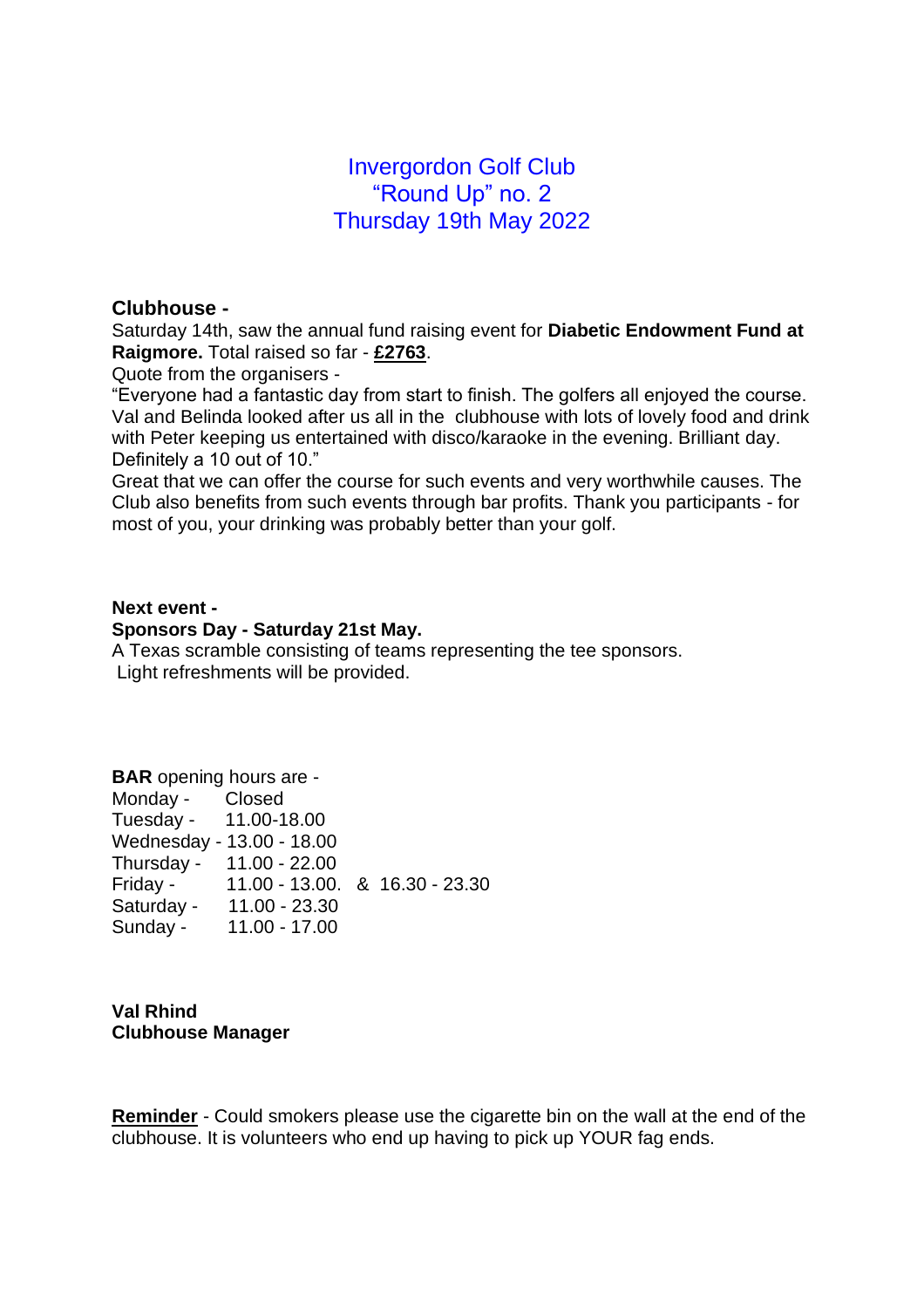**Website** - if you haven't checked it out already you really must - "Invergordon golf club website" - Very impressive. Thanks to Bryan Ronald for getting the ball rolling and now to Alan Gurney who has dribbled it all the way up the field and has scored a goal in the top corner. It's looking fabulous.

### **Course**

Volunteers are in full throttle - Lenny Christopher, John Falkiner, John Gunn, Kenny Hearton, Paul Stone, and Alan Gurney have been out there on their trusty steeds thrashing the grass into submission. A pleasure to the eye to see all 5 machines out on the course at one time. All systems go.  $\mathbb{S}^2$ 

**Volunteers** are still required to help keep on top of our very lush course. Gary Clark, Greens' Convenor, is compiling a rota for volunteers. Please advise Gary of your availability.

Welcome also to Lewis Stirling, who is trialling work as a greenkeeper. Hoping that you like the work, Lewis, and of course that you can put up with Scott and the gang.

Alan has expanded his skills into turning our scabby **buggies** into vehicles suitable to take brides to their wedding venue.

**Bunkers** - Daniel Cassie is doing a fine job at weekends - grooming them all pre the weekend competitions.

**Note** - there is still a choice as to whether you wish to touch/use the rakes in bunkers. This is your decision. Therefore, if your ball lands in an "unraked " patch, the ball can be placed 6 inches away from the landing spot.

Those boxes at the par 3s for broken tees, make the tees look very manicured. A very smart impression on the 1st tee.

Please keep buggies and trolleys off the tees AND off the **hooped off areas.** They are cordoned off to protect the worn/repaired areas. Do not take your trolley over them, or cut across them. Get your steps in, go ROUND them.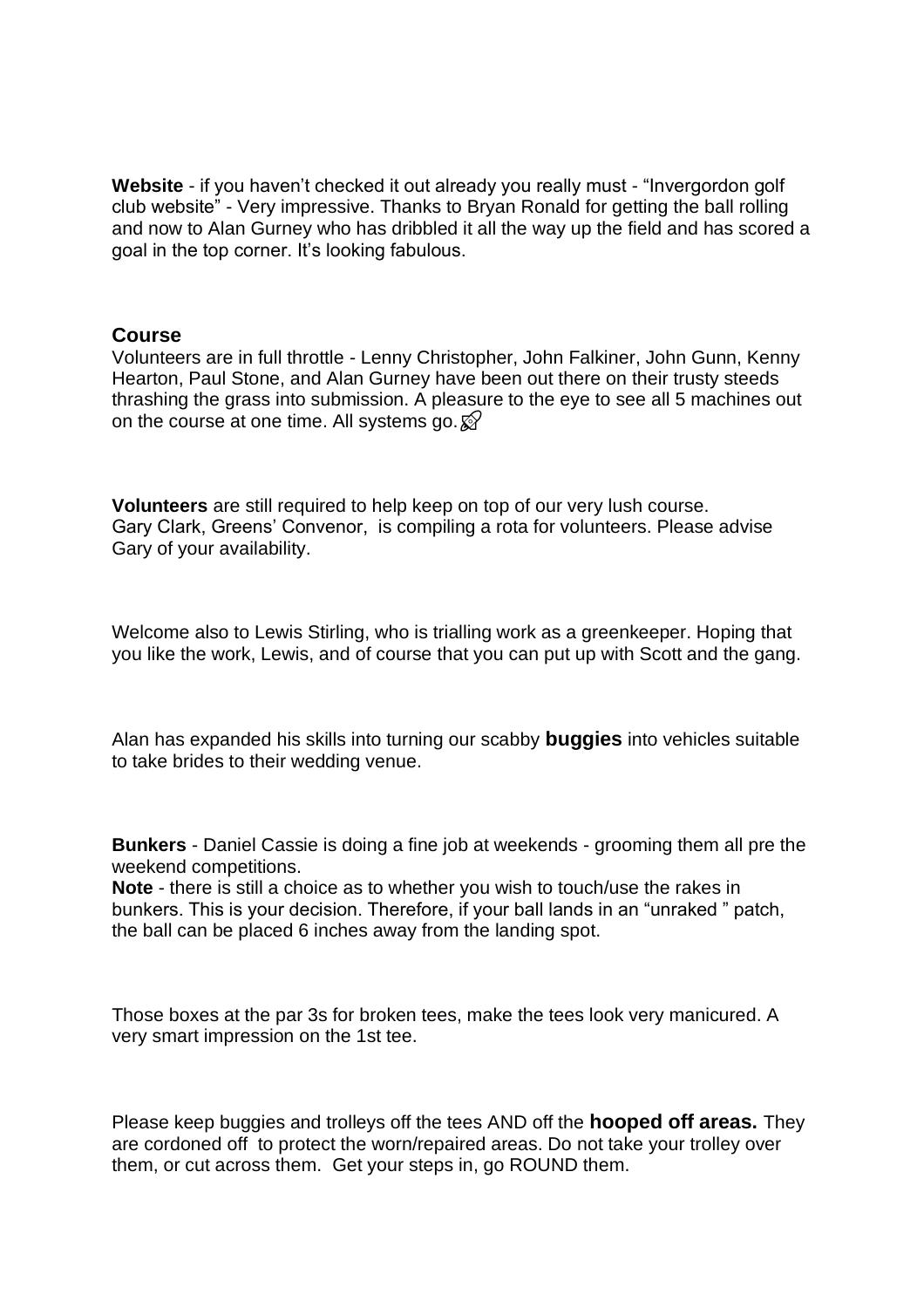If your ball lands inside the hoops, remove any hoops in your line to the hole, play your shot, and replace the hoops in their original place.

The fairway mower cutting units required to be sharpened. This is causing some lines on the fairways. Scott is apologising for this but he is trying to keep on top of the growth and doesn't want to send the blades away for sharpening until there's a lull in growth/opens.

The course is looking fantastic, everyone is doing a brilliant job. Comments from visitors and "boat folk" are all very complimentary.

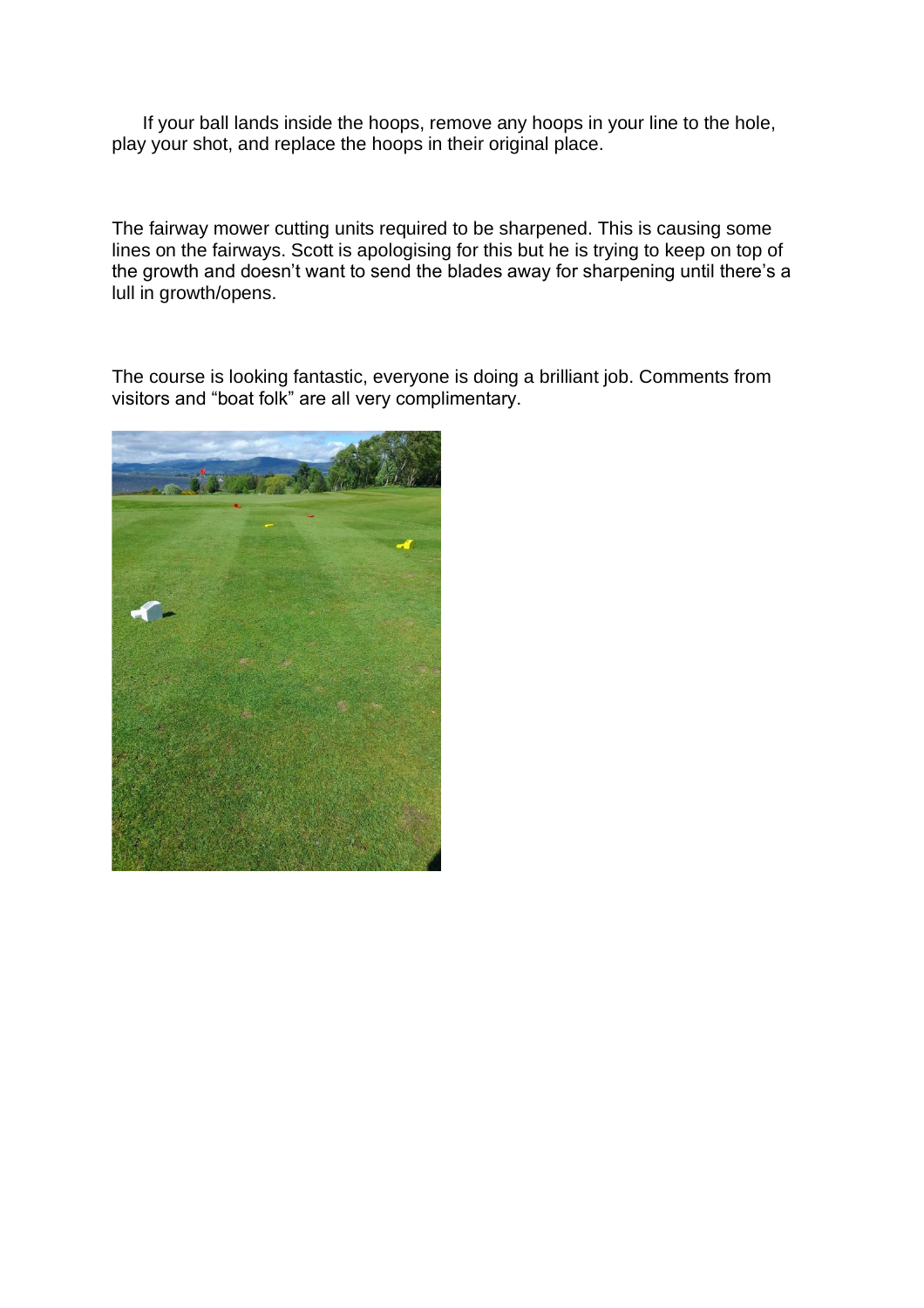Check out these beautiful approaches. It is ok to take your trolleys onto them but please NO BUGGIES.



### **Competitions**

When entering competitions if you would prefer to play at a certain time or between specific times, can you please put this in the **notes** section on the entry sheet. These competitions are **draws**.

Every effort will be made to fit you into your selected time.

Anyone withdrawing from the competition MUST let their playing partners and or Ally know. Do not just fail to turn up.

**Ally Bryce Match Secretary**

# **Club Competitions**

Once again can members please ensure your Scottish Golf App is up to date on your phones and use the iPad down the stairs to record your scores.

**Sunday 22nd May** - Three ball better ball open competition. **Get your entries in now!!**

*Men's Thursdays competitions are starting next week.*

**David Rogers Handicap Secretary**